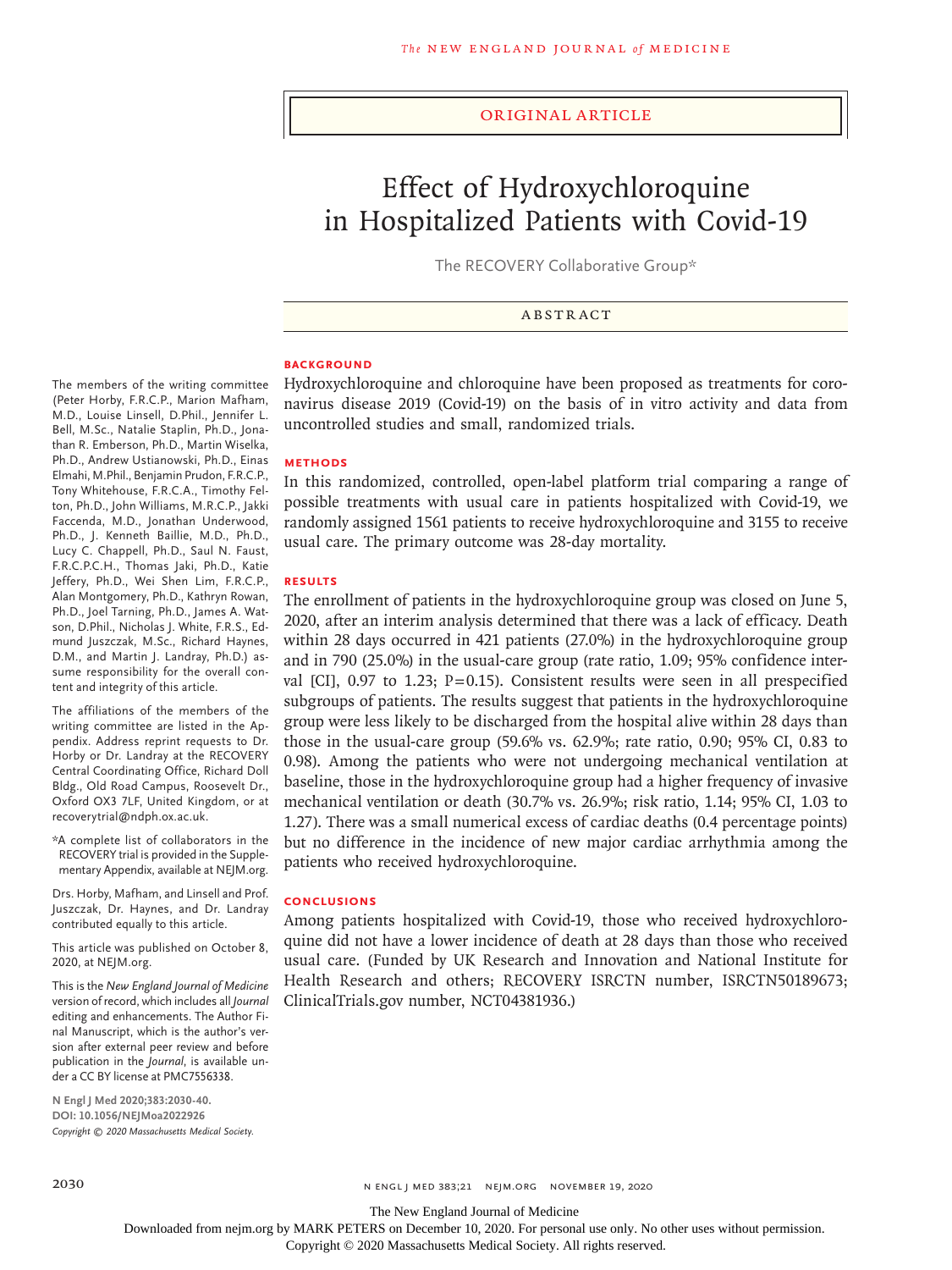EVERE ACUTE RESPIRATORY SYNDROME COTONOVITUS 2 (SARS-COV-2), the cause of coronavirus disease 2019 (Covid-19), emerged in China in late 2019 from a zoonotic source.<sup>1</sup> evere acute respiratory syndrome coronavirus 2 (SARS-CoV-2), the cause of coronavirus disease 2019 (Covid-19), emerged The majority of Covid-19 infections are either asymptomatic or result in only mild disease. However, in a substantial proportion of infected persons, the infection leads to a respiratory illness requiring hospital care,<sup>2</sup> which can progress to critical illness with hypoxemic respiratory failure and lead to prolonged ventilatory support.<sup>3-6</sup> Among the patients with Covid-19 who have been admitted to hospitals in the United Kingdom, the case fatality rate is approximately 30%.<sup>7</sup>

Hydroxychloroquine and chloroquine, two 4-aminoquinoline drugs that were developed more than 70 years ago and have been used to treat malaria and rheumatologic conditions, have been proposed as treatments for Covid-19. Chloroquine has been shown to have in vitro activity against a variety of viruses, including SARS-CoV-2 and the related SARS-CoV-1.8-13 The exact mechanism of antiviral action is uncertain, but these drugs increase the pH of endosomes that the virus uses for cell entry and also interfere with the glycosylation of angiotensin-converting– enzyme 2 (ACE2), which is the cellular receptor of SARS-CoV, and of associated gangliosides.<sup>10,14</sup> The 4-aminoquinoline levels that are required to inhibit SARS-CoV-2 replication in vitro are higher than the free plasma levels that have been observed in the prevention and treatment of malaria.15 These drugs generally have an acceptable side-effect profile and are inexpensive and widely available. After oral administration, they are rapidly absorbed, even in severely ill patients. Therapeutic hydroxychloroquine levels could be expected to be reached in human lung tissue shortly after an initial loading dose.

In small preclinical studies of SARS-CoV-2 infection in animals, prophylaxis or treatment with hydroxychloroquine had no beneficial effect on clinical disease or viral replication.<sup>16</sup> A clinical benefit and an antiviral effect from the administration of these drugs alone or in combination with azithromycin in patients with Covid-19 have been reported in some observational studies<sup>17-21</sup> but not in others.<sup>22-24</sup> The results of a few small trials of hydroxychloroquine or chloroquine for the treatment of Covid-19 have been inconclusive, whereas one larger randomized, controlled trial involving patients who were hospitalized with mild-to-moderate Covid-19 showed that hydroxychloroquine (at a dose of 400 mg twice daily, with or without azithromycin) did not improve clinical status at day 15, as compared with usual care.<sup>25-29</sup> Here, as part of the controlled, open-label Randomized Evaluation of Covid-19 Therapy (RECOVERY) trial, we report the results of a comparison between hydroxychloroquine and usual care involving patients hospitalized with Covid-19.

#### METHODS

#### **Trial Design and Oversight**

The RECOVERY trial is an investigator-initiated platform trial to evaluate the effects of potential treatments in patients hospitalized with Covid-19. The trial is being conducted at 176 hospitals in the United Kingdom. (Details are provided in the Supplementary Appendix, available with the full text of this article at NEJM.org.) The investigators were assisted by the National Institute for Health Research Clinical Research Network, and the trial is coordinated by the Nuffield Department of Population Health at the University of Oxford, the trial sponsor. Although patients are no longer being enrolled in the hydroxychloroquine, dexamethasone, and lopinavir–ritonavir groups, the trial continues to study the effects of azithromycin, tocilizumab, convalescent plasma, and REGN-COV2 (a combination of two monoclonal antibodies directed against the SARS-CoV-2 spike protein). Other treatments may be studied in the future. The hydroxychloroquine that was used in this phase of the trial was supplied by the U.K. National Health Service (NHS).

Hospitalized patients were eligible for the trial if they had clinically-suspected or laboratoryconfirmed SARS-CoV-2 infection and no medical history that might, in the opinion of the attending clinician, put patients at substantial risk if they were to participate in the trial. Initially, recruitment was limited to patients who were at least 18 years of age, but the age limit was removed as of May 9, 2020.

Written informed consent was obtained from all the patients or from a legal representative if they were too unwell or unable to provide consent. The trial was conducted in accordance with Good Clinical Practice guidelines of the International Conference on Harmonisation and was approved by the U.K. Medicines and Healthcare

The New England Journal of Medicine

Downloaded from nejm.org by MARK PETERS on December 10, 2020. For personal use only. No other uses without permission.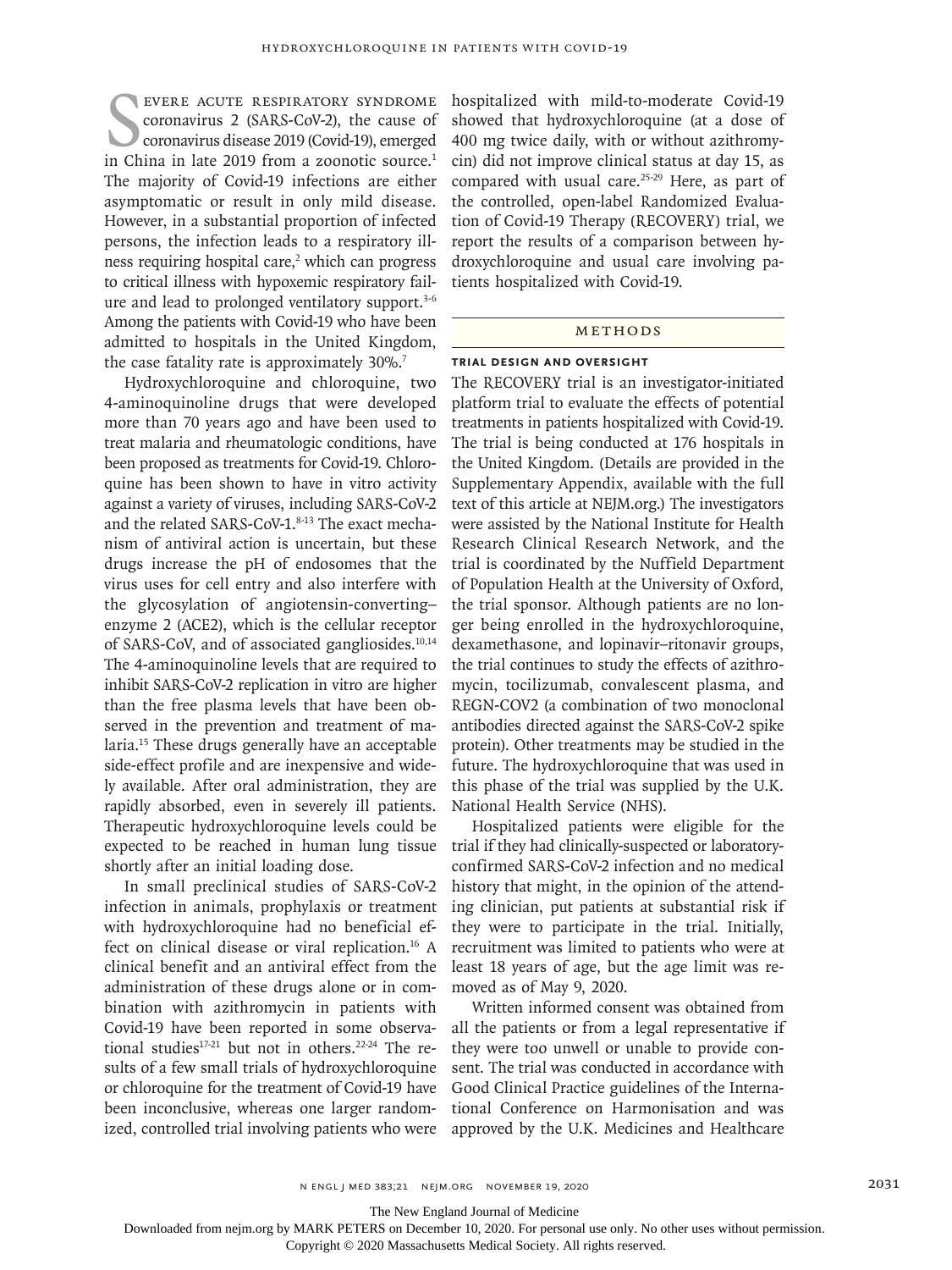Products Regulatory Agency (MHRA) and the Cambridge East Research Ethics Committee. The protocol with its statistical analysis plan are available at NEJM.org, with additional information in the Supplementary Appendix and on the trial website at www.recoverytrial.net.

The initial version of the manuscript was drafted by the first and last authors, developed by the writing committee, and approved by all members of the trial steering committee. The funders had no role in the analysis of the data, in the preparation or approval of the manuscript, or in the decision to submit the manuscript for publication. The first and last members of the writing committee vouch for the completeness and accuracy of the data and for the fidelity of the trial to the protocol and statistical analysis plan.

## **Randomization and Treatment**

We collected baseline data using a Web-based case-report form that included demographic data, level of respiratory support, major coexisting illnesses, the suitability of the trial treatment for a particular patient, and treatment availability at the trial site. Using a Web-based unstratified randomization method with the concealment of trial group, we assigned patients to receive either the usual standard of care or the usual standard of care plus hydroxychloroquine or one of the other available treatments that were being evaluated. The number of patients who were assigned to receive usual care was twice the number who were assigned to any of the active treatments for which the patient was eligible (e.g., 2:1 ratio in favor of usual care if the patient was eligible for only one active treatment group, 2:1:1 if the patient was eligible for two active treatments, etc.).

For some patients, hydroxychloroquine was unavailable at the hospital at the time of enrollment or was considered by the managing physician to be either definitely indicated or definitely contraindicated. Patients with a known prolonged corrected QT interval on electrocardiography were ineligible to receive hydroxychloroquine. (Coadministration with medications that prolong the QT interval was not an absolute contraindication, but attending clinicians were advised to check the QT interval by performing electrocardiography.) These patients were excluded from entry in the randomized comparison between hydroxychloroquine and usual care.

In the hydroxychloroquine group, patients received hydroxychloroquine sulfate (in the form of a 200-mg tablet containing a 155-mg base equivalent) in a loading dose of four tablets (total dose, 800 mg) at baseline and at 6 hours, which was followed by two tablets (total dose, 400 mg) starting at 12 hours after the initial dose and then every 12 hours for the next 9 days or until discharge, whichever occurred earlier (see the Supplementary Appendix).<sup>15</sup> The assigned treatment was prescribed by the attending clinician. The patients and local trial staff members were aware of the assigned trial groups.

## **Procedures**

A single online follow-up form was to be completed by the local trial staff members when each trial patient was discharged, at 28 days after randomization, or at the time of death, whichever occurred first. Information was recorded regarding the adherence to the assigned treatment, receipt of other treatments for Covid-19, duration of admission, receipt of respiratory support (with duration and type), receipt of renal dialysis or hemofiltration, and vital status (including cause of death). Starting on May 12, 2020, extra information was recorded on the occurrence of new major cardiac arrhythmia. In addition, we obtained routine health care and registry data that included information on vital status (with date and cause of death) and discharge from the hospital.

# **Outcome Measures**

The primary outcome was all-cause mortality within 28 days after randomization; further analyses were specified at 6 months. Secondary outcomes were the time until discharge from the hospital and a composite of the initiation of invasive mechanical ventilation including extracorporeal membrane oxygenation or death among patients who were not receiving invasive mechanical ventilation at the time of randomization. Decisions to initiate invasive mechanical ventilation were made by the attending clinicians, who were informed by guidance from NHS England and the National Institute for Health and Care Excellence. Subsidiary clinical outcomes included cause-specific mortality (which was recorded in all patients) and major cardiac arrhythmia (which was recorded in a subgroup of patients). All information presented in this report is based on a

The New England Journal of Medicine

Downloaded from nejm.org by MARK PETERS on December 10, 2020. For personal use only. No other uses without permission.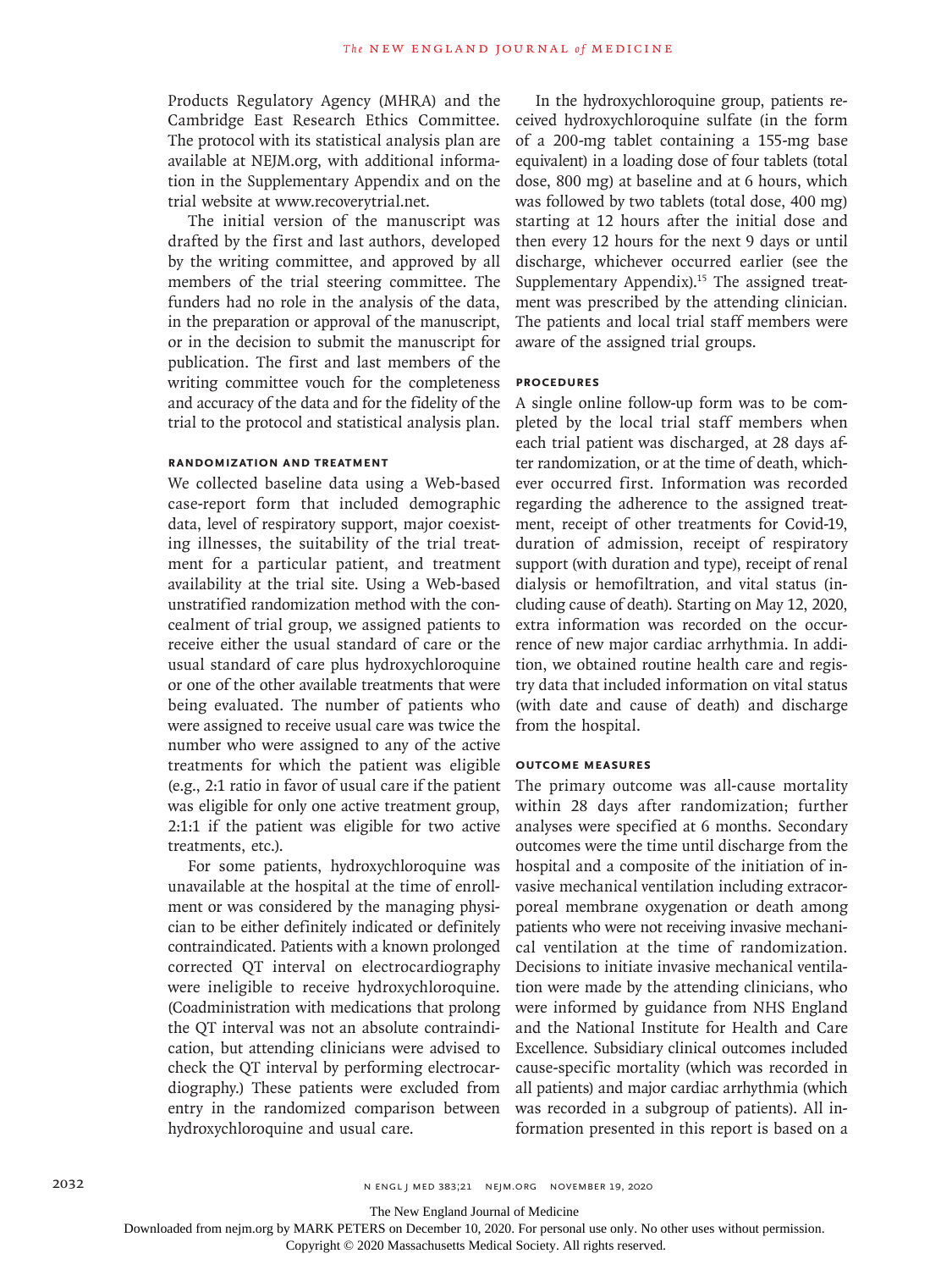data cutoff of September 21, 2020. Information regarding the primary outcome is complete for all the trial patients.

## **Statistical Analysis**

For the primary outcome of 28-day mortality, we used the log-rank observed-minus-expected statistic and its variance both to test the null hypothesis of equal survival curves and to calculate the one-step estimate of the average mortality rate ratio in the comparison between the hydroxychloroquine group and the usual-care group. Kaplan–Meier survival curves were constructed to show cumulative mortality over the 28-day period. The same methods were used to analyze the time until hospital discharge, with censoring of data on day 29 for patients who had died in the hospital. We used the Kaplan–Meier estimates to calculate the median time until hospital discharge. For the prespecified composite secondary outcome of invasive mechanical ventilation or death within 28 days (among patients who had not been receiving invasive mechanical ventilation at randomization), the precise date of the initiation of invasive mechanical ventilation was not available, so the risk ratio was estimated instead. Estimates of the between-group difference in absolute risk were also calculated.

All the analyses were performed according to the intention-to-treat principle. Prespecified analyses of the primary outcome were performed in six subgroups, as defined by characteristics at randomization: age, sex, race, level of respiratory support, days since symptom onset, and predicted 28-day risk of death. (Details are provided in the Supplementary Appendix.)

Estimates of rate and risk ratios are shown with 95% confidence intervals without adjustment for multiple testing. The P value for the assessment of the primary outcome is two-sided. The full database is held by the trial team, which collected the data from the trial sites and performed the analyses, at the Nuffield Department of Population Health at the University of Oxford.

The independent data monitoring committee was asked to review unblinded analyses of the trial data and any other information that was considered to be relevant at intervals of approximately 2 weeks. The committee was then charged with determining whether the randomized comparisons in the trial provided evidence with respect to mortality that was strong enough (with a range of uncertainty around the results that was narrow enough) to affect national and global treatment strategies. In such a circumstance, the committee would inform the members of the trial steering committee, who would make the results available to the public and amend the trial accordingly. Unless that happened, the steering committee, investigators, and all others involved in the trial would remain unaware of the interim results until 28 days after the last patient had been randomly assigned to a particular treatment group.

On June 4, 2020, in response to a request from the MHRA, the independent data monitoring committee conducted a review of the data and recommended that the chief investigators review the unblinded data for the hydroxychloroquine group. The chief investigators and steering committee members concluded that the data showed no beneficial effect of hydroxychloroquine in patients hospitalized with Covid-19. Therefore, the enrollment of patients in the hydroxychloroquine group was closed on June 5, 2020, and the preliminary result for the primary outcome was made public. Investigators were advised that any patients who were receiving hydroxychloroquine as part of the trial should discontinue the treatment.

#### **RESULTS**

#### **Patients**

From March 25 to June 5, 2020, a total of 11,197 patients underwent randomization; of these patients, 7513 (67%) were eligible to receive hydroxychloroquine (i.e., the patient had no known indication for or contraindication to hydroxychloroquine, and the drug was available in the hospital at the time) (Fig. 1). Of the eligible patients, 1561 were assigned to receive hydroxychloroquine and 3155 were assigned to receive usual care; the remainder of the patients were randomly assigned to one of the other treatment groups.

The mean (±SD) age of the patients in this trial was 65.4±15.3 years (Table 1 and Table S1 in the Supplementary Appendix). A total of 38% of the patients were female; 18% were Black or Asian or had a minority ethnic background. No children were enrolled. A history of diabetes was present in 27% of patients, heart disease in 26%, and chronic lung disease in 22%, with 57% hav-

The New England Journal of Medicine

Downloaded from nejm.org by MARK PETERS on December 10, 2020. For personal use only. No other uses without permission.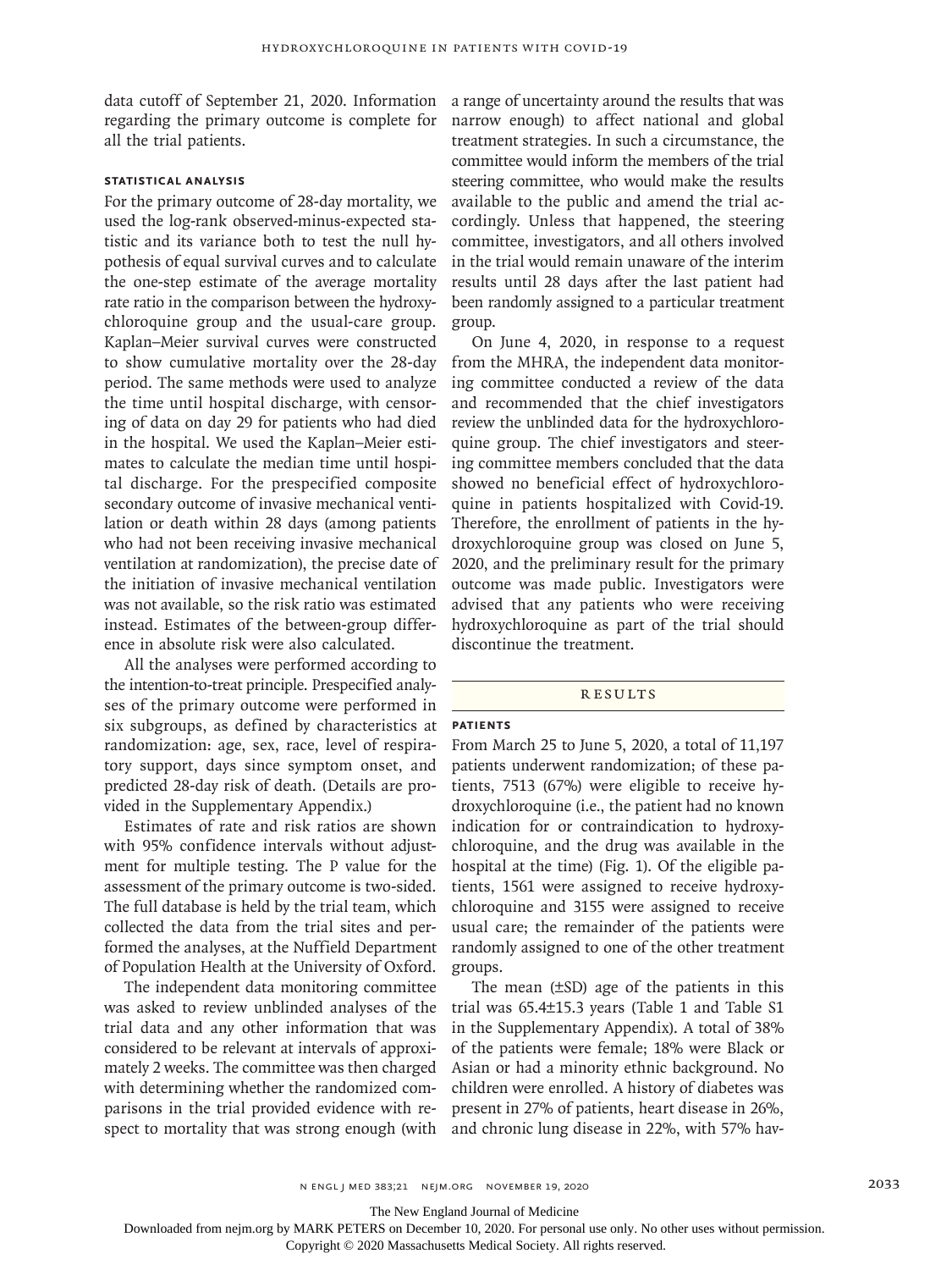

ing at least one major coexisting illness that was recorded. In this analysis, 90% of the patients had laboratory-confirmed SARS-CoV-2 infection, with the result not known for less than 1%. At randomization, 17% were receiving invasive mechanical ventilation including extracorporeal membrane oxygenation, 60% were receiving oxygen only (with or without noninvasive ventilation), and 24% were receiving neither.

A total of 1430 patients in the hydroxychloroquine group (92%) received at least one dose addition, 12 patients (0.4%) in the usual-care CI, 0.83 to 0.98) (Table 2). Among the patients

### **Figure 1. Enrollment and Outcomes in the RECOVERY Trial.**

The enrollment number that is shown is the total number of patients in the RECOVERY platform trial during the period in which adult patients could be recruited for the comparison between hydroxychloroquine and usual care. Patients could have more than one reason for not participating in the hydroxychloroquine trial. At the time of this analysis, data from the trial follow-up form were available for 1553 of 1561 patients (99.5%) in the hydroxychloroquine group and for 3140 of 3155 patients (99.5%) in the usual-care group. The subgroup of patients who later underwent a second randomization to tocilizumab versus usual care in the RECOVERY trial included 37 of 1561 patients (2.4%) in the hydroxychloroquine group and 89 of 3155 patients (2.8%) in the usual care group. In addition, 6 patients were randomly assigned to receive either convalescent plasma or usual care alone (1 patient [0.1%] in the hydroxychloroquine group and 5 patients [0.2%] in the usualcare group) in accordance with protocol version 6.0. Among the 167 sites at which at least 1 patient was assigned to receive hydroxychloroquine, the median number of patients who underwent randomization was 20 (interquartile range, 11 to 41).

group received hydroxychloroquine. The frequency of use of azithromycin or other macrolide drug during the follow-up period was similar in the hydroxychloroquine group and the usualcare group (18.6% vs. 20.3%), as was the use of dexamethasone (9.1% vs. 9.2%). Remdesivir was administered to less than 0.1% of the patients in each group.

## **Primary Outcome**

Death at 28 days occurred in 421 of 1561 patients (27.0%) in the hydroxychloroquine group and in 790 of 3155 patients (25.0%) in the usualcare group (rate ratio, 1.09; 95% confidence interval [CI],  $0.97$  to 1.23; P=0.15) (Fig. 2). Similar results were seen across all six prespecified subgroups (Fig. 3). In a post hoc exploratory analysis that was restricted to the 4266 patients (90.5%) with a positive SARS-CoV-2 test result, the result was similar to the overall result (rate ratio, 1.09; 95% CI, 0.96 to 1.23).

## **Secondary Outcomes**

(Table S2). The median duration of treatment and a lower probability of discharge alive within was 6 days (interquartile range, 3 to 10 days). In 28 days (59.6% vs. 62.9%; rate ratio, 0.90; 95% Patients in the hydroxychloroquine group had a longer duration of hospitalization than those in the usual-care group (median, 16 days vs. 13 days)

2034 n engl j med 383;21 nejm.org November 19, 2020

The New England Journal of Medicine

Downloaded from nejm.org by MARK PETERS on December 10, 2020. For personal use only. No other uses without permission.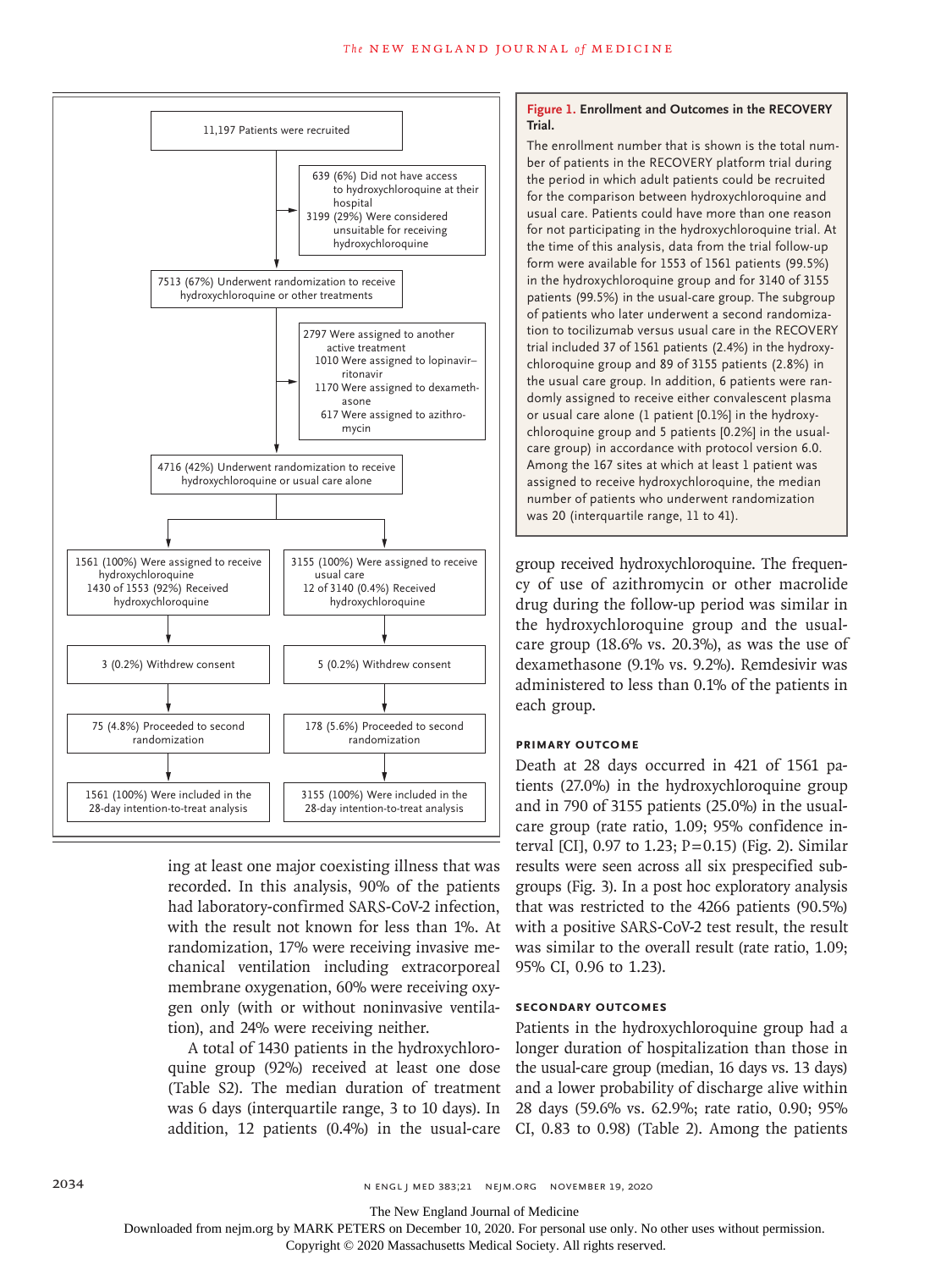| Table 1. Characteristics of the Patients at Baseline.* |                                    |                                   |  |  |  |
|--------------------------------------------------------|------------------------------------|-----------------------------------|--|--|--|
| Characteristic                                         | Hydroxychloroquine<br>$(N = 1561)$ | <b>Usual Care</b><br>$(N = 3155)$ |  |  |  |
| Age                                                    |                                    |                                   |  |  |  |
| Mean $\pm$ SD                                          | $65.2 \pm 15.2$                    | $65.4 \pm 15.4$                   |  |  |  |
| Distribution — no. $(\%)$                              |                                    |                                   |  |  |  |
| $<$ 70 yr                                              | 925 (59.3)                         | 1873 (59.4)                       |  |  |  |
| $\geq$ 70 to <80 yr                                    | 342 (21.9)                         | 630 (20.0)                        |  |  |  |
| $\geq 80$ yr                                           | 294 (18.8)                         | 652 (20.7)                        |  |  |  |
| $Sex - no. (%)$                                        |                                    |                                   |  |  |  |
| Male                                                   | 960(61.5)                          | 1974 (62.6)                       |  |  |  |
| Female <sup>+</sup>                                    | 601(38.5)                          | 1181 (37.4)                       |  |  |  |
| Race or ethnic group - no. (%) :                       |                                    |                                   |  |  |  |
| White                                                  | 1181 (75.7)                        | 2298 (72.8)                       |  |  |  |
| Black, Asian, or minority ethnic group                 | 264 (16.9)                         | 593 (18.8)                        |  |  |  |
| Unknown                                                | 116(7.4)                           | 264(8.4)                          |  |  |  |
| Median no. of days since symptom onset (IQR) §         | $9(5-14)$                          | $9(5-13)$                         |  |  |  |
| Median no. of days since hospitalization (IQR)         | $3(1-6)$                           | $3(1-5)$                          |  |  |  |
| Respiratory support - no. (%)                          |                                    |                                   |  |  |  |
| No oxygen received                                     | 362 (23.2)                         | 750 (23.8)                        |  |  |  |
| Oxygen only                                            | 938 (60.1)                         | 1873 (59.4)                       |  |  |  |
| Invasive mechanical ventilation                        | 261(16.7)                          | 532 (16.9)                        |  |  |  |
| Previous disease - no. (%)                             |                                    |                                   |  |  |  |
| Any of the listed conditions                           | 882 (56.5)                         | 1807 (57.3)                       |  |  |  |
| <b>Diabetes</b>                                        | 427 (27.4)                         | 856 (27.1)                        |  |  |  |
| Heart disease                                          | 422 (27.0)                         | 789 (25.0)                        |  |  |  |
| Chronic lung disease                                   | 334 (21.4)                         | 712 (22.6)                        |  |  |  |
| Tuberculosis                                           | 4(0.3)                             | 9(0.3)                            |  |  |  |
| HIV infection                                          | 8(0.5)                             | 13(0.4)                           |  |  |  |
| Severe liver disease¶                                  | 18(1.2)                            | 46(1.5)                           |  |  |  |
| Severe kidney impairment                               | 111(7.1)                           | 261 (8.3)                         |  |  |  |
| SARS-CoV-2 test result - no. (%)                       |                                    |                                   |  |  |  |
| Positive                                               | 1399 (89.6)                        | 2867 (90.9)                       |  |  |  |
| Negative                                               | 156 (10.0)                         | 275 (8.7)                         |  |  |  |
| Unknown                                                | 6(0.4)                             | 13(0.4)                           |  |  |  |

\* Percentages may not total 100 because of rounding. HIV denotes human immunodeficiency virus, IQR interquartile range, and SD standard deviation.

† Among the women, 2 in the hydroxychloroquine group and 4 in the usual-care group were pregnant.

‡ Race or ethnic group is reported as it was recorded in the patient's electronic health record.

 $\hat{\S}$  Data regarding the number of days since symptom onset were missing for 9 patients in the hydroxychloroquine group and 9 patients in the usual-care group.

¶ Severe liver disease was defined as a diagnosis that resulted in ongoing specialist care.

‖ Severe kidney impairment was defined as an estimated glomerular filtration rate of less than 30 ml per minute per 1.73 m<sup>2</sup> of body-surface area.

who were not undergoing invasive mechanical posite secondary outcome of invasive mechaniventilation at baseline, the number of patients cal ventilation or death was higher among those

who had progression to the prespecified com-in the hydroxychloroquine group than among

The New England Journal of Medicine

Downloaded from nejm.org by MARK PETERS on December 10, 2020. For personal use only. No other uses without permission.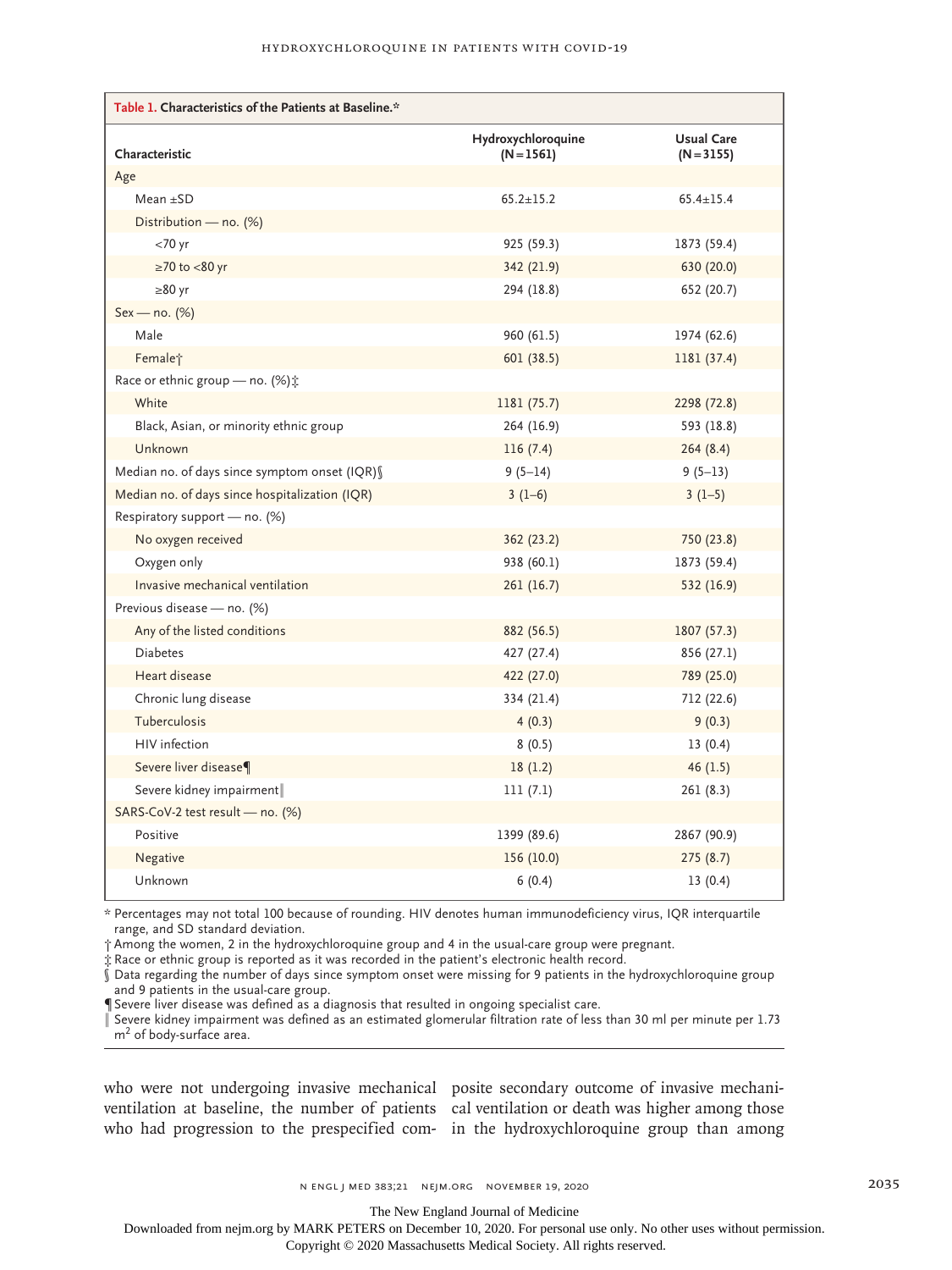

Death at 28 days (the primary outcome) occurred in 421 patients (27.0%) in the hydroxychloroquine group and in 790 (25.0%) in the usual-care

> those in the usual-care group (risk ratio, 1.14; 95% CI, 1.03 to 1.27).

## **Other Prespecified Outcomes**

There was no difference between the hydroxychloroquine group and the usual-care group in 28-day mortality that was ascribed to Covid-19 (24.0% vs. 23.5%). However, patients in the hydroxychloroquine group had a greater risk of death from cardiac causes (mean [±SE] excess, 0.4±0.2 percentage points) and from non–SARS-CoV-2 infection (mean excess, 0.4±0.2 percentage points) (Table S3). Data regarding the occurrence of new major cardiac arrhythmia were collected for 735 of 1561 patients (47.1%) in the hydroxychloroquine group and 1421 of 3155 patients (45.0%) in the usual-care group, after collection of this information was added to the follow-up form on May 12, 2020. Among these patients, there were no significant differences between the hydroxychloroquine group and the usual-care group in the frequency of supraventricular tachycardia (7.6% vs. 6.0%), ventricular tachycardia or fibrillation (0.7% vs. 0.4%), or treatment for Covid-19 largely on the basis of its

atrioventricular block requiring intervention (0.1% vs. 0.1%) (Table S4). There was one report of a serious adverse reaction that was deemed by investigators to be related to hydroxychloroquine: a case of torsades de pointes, from which the patient recovered without undergoing intervention. Among the patients who were not receiving renal dialysis or hemofiltration at randomization, the percentage who went on to receive such treatment during the follow-up period was the same in the hydroxychloroquine group and the usual-care group (7.9% vs. 7.9%) (Table S5).

## Discussion

In this analysis of the RECOVERY trial, we determined that hydroxychloroquine was not an effective treatment for patients hospitalized with Covid-19. The lower boundary of the confidence limit for the primary outcome ruled out any reasonable possibility of a meaningful mortality benefit. The results were consistent across subgroups according to age, sex, race, time since illness onset, level of respiratory support, and baseline-predicted risk. In addition, the results suggest that the patients who received hydroxychloroquine had a longer duration of hospitalization and, among those who were not undergoing mechanical ventilation at baseline, a higher risk of invasive mechanical ventilation or death than those who received usual care.

The RECOVERY trial is a large, pragmatic, randomized, controlled platform trial designed to assess the effect of potential treatments for Covid-19 on 28-day mortality. Approximately 15% of the patients who were hospitalized with Covid-19 in the United Kingdom during the trial period were enrolled, and the percentage of patients in the usual-care group who died was consistent with the hospitalized case fatality rate among hospitalized patients in the United Kingdom and elsewhere.<sup>7,30,31</sup> Only essential data were collected at hospital sites, with additional information (including long-term mortality) ascertained through linkage with routine data sources. We did not collect information on physiologic, electrocardiographic, laboratory, or virologic measurements.

Hydroxychloroquine has been proposed as a

The New England Journal of Medicine

Downloaded from nejm.org by MARK PETERS on December 10, 2020. For personal use only. No other uses without permission.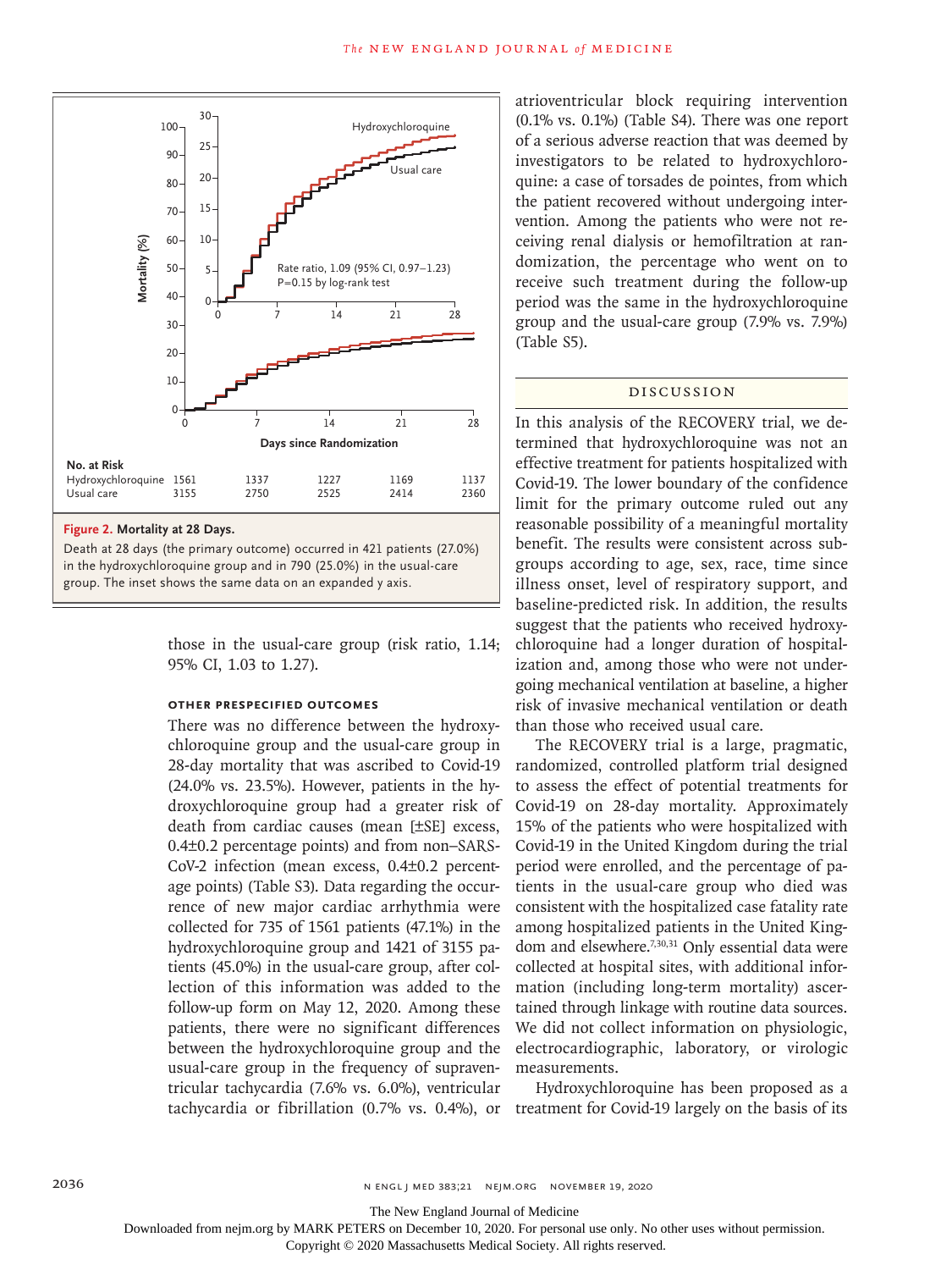| Subgroup                                             | Hydroxychloroquine Usual Care |                                                                           |      | Rate Ratio (95% CI) |                     |
|------------------------------------------------------|-------------------------------|---------------------------------------------------------------------------|------|---------------------|---------------------|
|                                                      | no. of events/total no. (%)   |                                                                           |      |                     |                     |
| Age                                                  |                               |                                                                           |      |                     |                     |
| $<70$ yr                                             | 160/925 (17.3)                | 314/1873 (16.8)                                                           |      |                     | $1.03(0.85 - 1.25)$ |
| $\geq$ 70 to <80 yr                                  | 128/342 (37.4)                | 207/630 (32.9)                                                            |      |                     | $1.17(0.93 - 1.47)$ |
| $\geq 80$ yr                                         | 133/294 (45.2)                | 269/652 (41.3)                                                            |      |                     | $1.14(0.92 - 1.42)$ |
| Sex                                                  |                               |                                                                           |      |                     |                     |
| Male                                                 | 276/960 (28.8)                | 543/1974 (27.5)                                                           |      |                     | $1.05(0.91 - 1.22)$ |
| Female                                               | 145/601 (24.1)                | 247/1181 (20.9)                                                           |      |                     | $1.19(0.96 - 1.47)$ |
| Race or ethnic group                                 |                               |                                                                           |      |                     |                     |
| White                                                | 335/1181 (28.4)               | 610/2298 (26.5)                                                           |      |                     | $1.09(0.95 - 1.25)$ |
| Black, Asian, or minority ethnic group 65/264 (24.6) |                               | 115/593 (19.4)                                                            |      |                     | $1.32(0.96 - 1.81)$ |
| Days since symptom onset                             |                               |                                                                           |      |                     |                     |
| < 7                                                  | 177/622 (28.5)                | 339/1275 (26.6)                                                           |      |                     | $1.10(0.91 - 1.32)$ |
| >7                                                   | 242/930 (26.0)                | 445/1871 (23.8)                                                           |      |                     | $1.11(0.94 - 1.30)$ |
| Respiratory support at randomization                 |                               |                                                                           |      |                     |                     |
| No oxygen received                                   | 58/362 (16.0)                 | 99/750 (13.2)                                                             |      |                     | $1.24(0.89 - 1.73)$ |
| Oxygen only                                          | 253/938 (27.0)                | 475/1873 (25.4)                                                           |      |                     | $1.08(0.93 - 1.26)$ |
| Invasive mechanical ventilation                      | 110/261 (42.1)                | 216/532 (40.6)                                                            |      |                     | $1.03(0.81 - 1.30)$ |
| Baseline risk                                        |                               |                                                                           |      |                     |                     |
| $<30\%$                                              | 146/994 (14.7)                | 274/1990 (13.8)                                                           |      |                     | $1.07(0.88 - 1.32)$ |
| ≥30% to <45%                                         | 135/317 (42.6)                | 246/635 (38.7)                                                            |      |                     | $1.12(0.90 - 1.40)$ |
| $\geq 45\%$                                          | 140/250 (56.0)                | 270/530 (50.9)                                                            |      |                     | $1.17(0.95 - 1.45)$ |
|                                                      |                               |                                                                           |      |                     |                     |
| <b>All Participants</b>                              | 421/1561 (27.0)               | 790/3155 (25.0)                                                           |      |                     | $1.09(0.97 - 1.23)$ |
|                                                      |                               | 0.50                                                                      | 0.75 | 1.5<br>1.0          | $P = 0.15$<br>2.0   |
|                                                      |                               | Hydroxychloroquine<br><b>Usual Care</b><br><b>Better</b><br><b>Better</b> |      |                     |                     |

**Figure 3. Mortality at 28 Days, According to Subgroup.**

The size of the squares representing rate ratios is proportional to the amount of statistical information that was available for each comparison. The method that was used for calculating the baseline-predicted risk in each subgroup is described in the Supplementary Appendix. Race or ethnic group was recorded in the patient's electronic health record.

| Table 2. Primary and Secondary Outcomes.  |                                    |                            |                                       |  |  |
|-------------------------------------------|------------------------------------|----------------------------|---------------------------------------|--|--|
| Outcome                                   | Hydroxychloroquine<br>$(N = 1561)$ | Usual Care<br>$(N = 3155)$ | <b>Rate or Risk Ratio</b><br>(95% CI) |  |  |
|                                           | $no. /total no.$ (%)               |                            |                                       |  |  |
| Primary outcome: 28-day mortality         | 421/1561 (27.0)                    | 790/3155 (25.0)            | 1.09 $(0.97-1.23)*$                   |  |  |
| Secondary outcomes                        |                                    |                            |                                       |  |  |
| Discharge from hospital in $\leq$ 28 days | 931/1561 (59.6)                    | 1983/3155 (62.9)           | $0.90(0.83 - 0.98)*$                  |  |  |
| Invasive mechanical ventilation or death† | 399/1300 (30.7)                    | 705/2623 (26.9)            | 1.14 $(1.03-1.27)$ :                  |  |  |
| Invasive mechanical ventilation           | 128/1300 (9.8)                     | 225/2623 (8.6)             | $1.15(0.93 - 1.41)$                   |  |  |
| Death                                     | 311/1300 (23.9)                    | 574/2623 (21.9)            | $1.09(0.97 - 1.23)$                   |  |  |

\* The between-group difference was calculated as a rate ratio.

† Patients who were receiving invasive mechanical ventilation at randomization were excluded from this analysis.

‡ The between-group difference was calculated as a risk ratio.

The New England Journal of Medicine

Downloaded from nejm.org by MARK PETERS on December 10, 2020. For personal use only. No other uses without permission.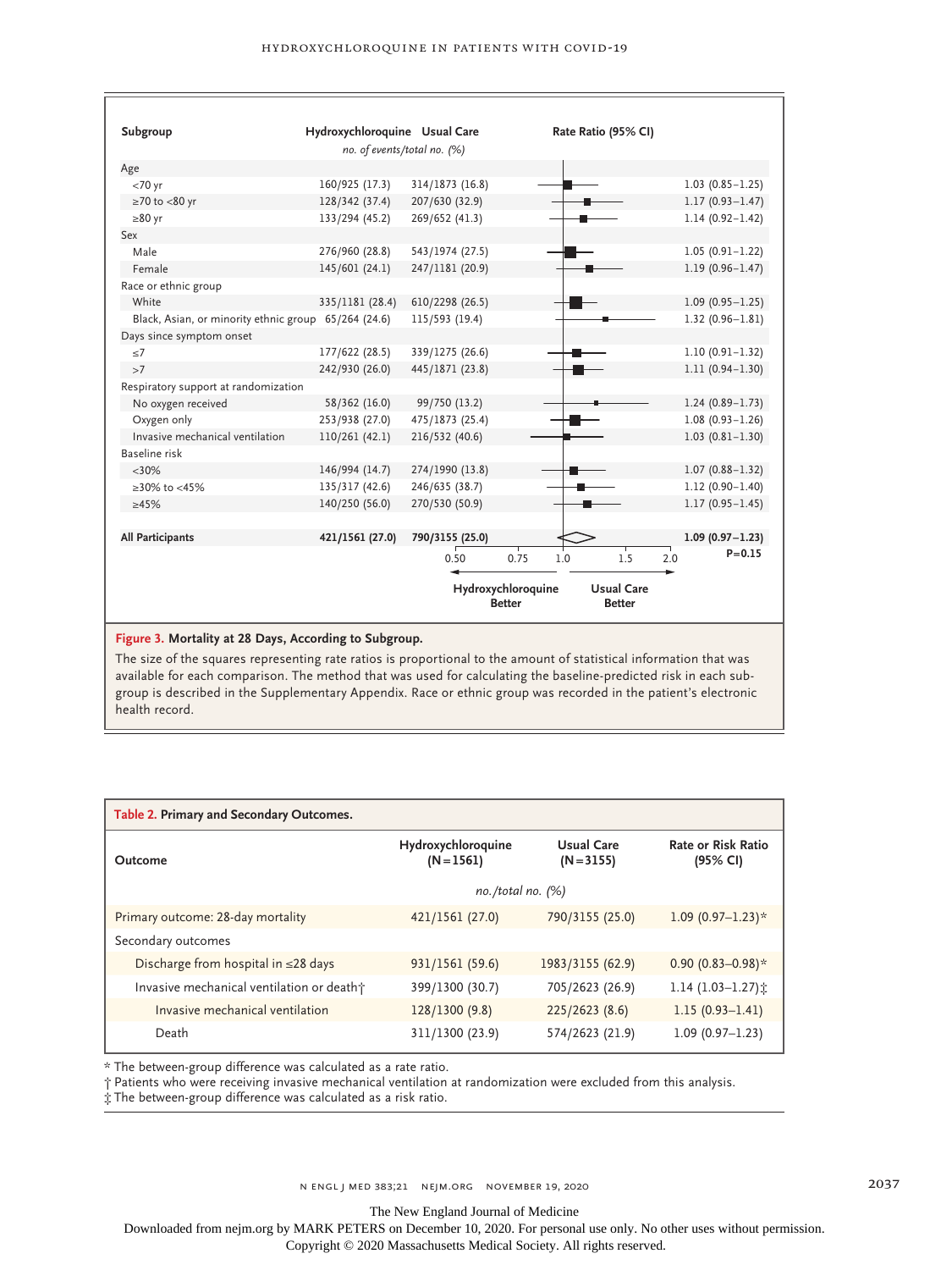in vitro SARS-CoV-2 antiviral activity and on data from observational studies reporting effective reduction in viral loads. However, the 4-aminoquinoline drugs are relatively weak antiviral agents.15 The demonstration of therapeutic efficacy of hydroxychloroquine in severe Covid-19 would require rapid attainment of efficacious levels of free drug in the blood and respiratory epithelium.32 Thus, to provide the greatest chance of providing benefit in life-threatening Covid-19, the dose regimen in our trial was designed to result in rapid attainment and maintenance of plasma levels that were as high as safely possible.15 These levels were predicted to be at the upper end of those observed during steady-state treatment of rheumatoid arthritis with hydroxychloroquine.33 Our dosing schedule was based on pharmacokinetic modeling of hydroxychloroquine that referenced a SARS-CoV-2 50% effective concentration of 0.72  $\mu$ M, as scaled to whole-blood levels and on the assumption that cytosolic levels in the respiratory epithelium are in dynamic equilibrium with blood levels. $8,15,34$ 

The primary concern with short-term, highdose 4-aminoquinoline regimens is cardiovascular toxicity. Hydroxychloroquine causes predictable prolongation of the corrected QT interval on electrocardiography, which is exacerbated by coadministration with azithromycin, as widely prescribed in Covid-19 treatment.<sup>16-18</sup> Although torsades de pointes has been described, serious cardiovascular toxicity has been infrequently reported, despite the high prevalence of cardiovascular disease in hospitalized patients, the common occurrence of myocarditis in Covid-19, and the extensive use of hydroxychloroquine and azithromycin together. The exception is a Brazilian study that was stopped early because of cardiotoxicity. However, in that study, chloroquine was administered at a base dose of 600 mg twice daily for 10 days, a higher total dose than those that were used in other trials, including the RECOVERY trial.<sup>35,36</sup> Pharmacokinetic modeling in combination with information regarding blood levels and mortality from a case series involving 302 patients with chloroquine overdose predicts that a chloroquine regimen that was equivalent to the hydroxychloroquine regimen used in our trial should have an acceptable safety profile.<sup>36</sup> There was a small absolute excess of cardiac mortality of 0.4 percentage points in the hydroxychloroquine group on the basis

of very few events, but we did not observe excess mortality in the first 2 days of treatment with hydroxychloroquine, the time when early effects of dose-dependent toxicity might be expected. Furthermore, the data presented here did not show any excess in ventricular tachycardia or ventricular fibrillation in the hydroxychloroquine group.

These findings indicate that hydroxychloroquine is not an effective treatment for hospitalized patients with Covid-19 but do not address its use as prophylaxis or in patients with less severe SARS-CoV-2 infection managed in the community. A review of Covid-19 treatment guidelines that was produced early in the pandemic showed that chloroquine or hydroxychloroquine was recommended in China, France, Italy, the Netherlands, and South Korea.<sup>37</sup> In the United States, the use of chloroquine and hydroxychloroquine was permitted in certain hospitalized patients under an Emergency Use Authorization (EUA) of the Food and Drug Administration (FDA). A retrospective cohort study involving 1376 patients with Covid-19 who were admitted to the hospital in New York City in March and April 2020 showed that 59% of the patients received hydroxychloroquine.<sup>22,38</sup> Since our preliminary results were made public on June 5, 2020, the FDA has revoked the EUA for chloroquine and hydroxychloroquine,<sup>39</sup> and the World Health Organization (WHO) and the National Institutes of Health have ceased trials of its use in hospitalized patients on the grounds of a lack of benefit. The WHO has released preliminary results from the SOLIDARITY trial on the effectiveness of hydroxychloroquine in hospitalized patients with Covid-19 that are consistent with the results from the RECOVERY trial.<sup>40</sup>

The views expressed in this article are those of the authors and not necessarily those of the National Health Service (NHS), the National Institute for Health Research (NIHR), or the Department of Health and Social Care.

Supported by a grant (MC\_PC\_19056) to the University of Oxford from UK Research and Innovation and the NIHR and by core funding provided by NIHR Oxford Biomedical Research Centre, Wellcome, the Bill and Melinda Gates Foundation, the Department for International Development, Health Data Research UK, the Medical Research Council Population Health Research Unit, the NIHR Health Protection Unit in Emerging and Zoonotic Infections, and NIHR Clinical Trials Unit Support Funding. Tocilizumab was provided free of charge for this study by Roche. AbbVie contributed some supplies of lopinavir–ritonavir for use in the trial. The hydroxychloroquine that was used in the trial was supplied by the NHS.

Disclosure forms provided by the authors are available with the full text of this article at NEJM.org.

The New England Journal of Medicine

Downloaded from nejm.org by MARK PETERS on December 10, 2020. For personal use only. No other uses without permission.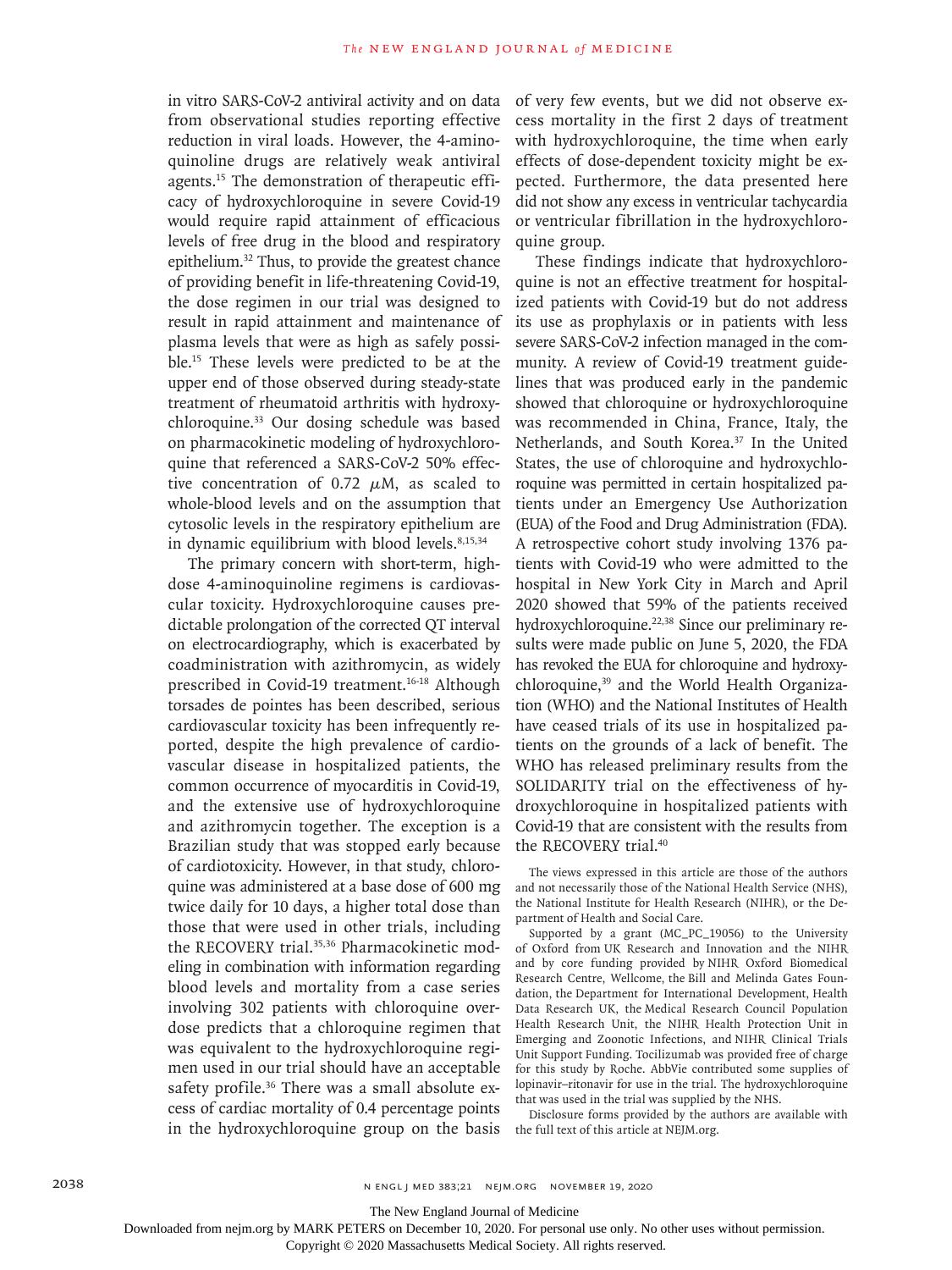A data sharing statement provided by the authors is available with the full text of this article at NEJM.org.

We thank the thousands of patients who participated in this trial; the doctors, nurses, pharmacists, other allied health professionals, and research administrators at 176 NHS hospitals across the United Kingdom who were assisted by the NIHR Clinical Research Network, NHS DigiTrials, Public Health England, the Department of Health and Social Care, the Intensive Care National Audit and Research Centre, Public Health Scotland, National Records Service of Scotland, the Secure Anonymised Information Linkage at University of Swansea, and the NHS in England, Scotland, Wales, and Northern Ireland; and the members of the independent data monitoring committee: Peter Sandercock, Janet Darbyshire, David DeMets, Robert Fowler, David Lalloo, Ian Roberts, and Janet Wittes.

#### **Appendix**

The authors' full names and academic degrees are as follows: The RECOVERY Collaborative GroupPeter Horby, F.R.C.P., Marion Mafham, M.D., Louise Linsell, D.Phil., Jennifer L. Bell, M.Sc., Natalie Staplin, Ph.D., Jonathan R. Emberson, Ph.D., Martin Wiselka, Ph.D., Andrew Ustianowski, Ph.D., Einas Elmahi, M.Phil., Benjamin Prudon, F.R.C.P., Tony Whitehouse, F.R.C.A., Timothy Felton, Ph.D., John Williams, M.R.C.P., Jakki Faccenda, M.D., Jonathan Underwood, Ph.D., J. Kenneth Baillie, M.D., Ph.D., Lucy C. Chappell, Ph.D., Saul N. Faust, F.R.C.P.C.H., Thomas Jaki, Ph.D., Katie Jeffery, Ph.D., Wei Shen Lim, F.R.C.P., Alan Montgomery, Ph.D., Kathryn Rowan, Ph.D., Joel Tarning, Ph.D., James A. Watson, D.Phil., Nicholas J. White, F.R.S., Edmund Juszczak, M.Sc., Richard Haynes, D.M., and Martin J. Landray, Ph.D.

The affiliations of the members of the writing committee are as follows: the Centre for Tropical Medicine and Global Health, Nuffield Department of Medicine (P.H., J.T., J.A.W., N.J.W.), Nuffield Department of Population Health (M.M., L.L., J.L.B., N.S., J.R.E., E.J., R.H., M.J.L.), the Medical Research Council (MRC) Population Health Research Unit (N.S., J.R.E., R.H., M.J.L.), University of Oxford, the Oxford University Hospitals NHS Foundation Trust (K.J., M.J.L.), and the National Institute for Health Research (NIHR) Oxford Biomedical Research Centre (M.J.L.), Oxford, University Hospitals of Leicester NHS Trust and University of Leicester, Leicester (M.W.), the Regional Infectious Diseases Unit, North Manchester General Hospital (A.U.), University of Manchester (A.U., T.F.), and Manchester University NHS Foundation Trust (T.F.), Manchester, the Research and Development Department, Northampton General Hospital, Northampton (E.E.), the Department of Respiratory Medicine, North Tees and Hartlepool NHS Foundation Trust, Stockton-on-Tees (B.P.), University Hospitals Birmingham NHS Foundation Trust and Institute of Microbiology and Infection, University of Birmingham, Birmingham (T.W.), James Cook University Hospital, Middlesbrough (J.W.), North West Anglia NHS Foundation Trust, Peterborough (J.F.), the Department of Infectious Diseases, Cardiff and Vale University Health Board, and the Division of Infection and Immunity, Cardiff University, Cardiff (J.U.), Roslin Institute, University of Edinburgh, Edinburgh (J.K.B.), the School of Life Course Sciences, King's College London (L.C.C.), and the Intensive Care National Audit and Research Centre (K.R.), London, the NIHR Southampton Clinical Research Facility and Biomedical Research Centre, University Hospital Southampton NHS Foundation Trust and University of Southampton, Southampton (S.N.F.), the Department of Mathematics and Statistics, Lancaster University, Lancaster (T.J.), the MRC Biostatistics Unit, University of Cambridge, Cambridge (T.J.), and the Respiratory Medicine Department, Nottingham University Hospitals NHS Trust (W.S.L.), and the School of Medicine, University of Nottingham (A.M., E.J.), Nottingham — all in the United Kingdom; and the Mahidol Oxford Tropical Medicine Research Unit, Faculty of Tropical Medicine, Mahidol University, Bangkok, Thailand (J.T., J.A.W., N.J.W.).

#### **References**

**1.** Zhu N, Zhang D, Wang W, et al. A novel coronavirus from patients with pneumonia in China, 2019. N Engl J Med 2020;382:727-33.

**2.** Verity R, Okell LC, Dorigatti I, et al. Estimates of the severity of coronavirus disease 2019: a model-based analysis. Lancet Infect Dis 2020;20:669-77.

**3.** Zhou F, Yu T, Du R, et al. Clinical course and risk factors for mortality of adult inpatients with COVID-19 in Wuhan, China: a retrospective cohort study. Lancet 2020;395:1054-62.

**4.** Chen N, Zhou M, Dong X, et al. Epidemiological and clinical characteristics of 99 cases of 2019 novel coronavirus pneumonia in Wuhan, China: a descriptive study. Lancet 2020;395:507-13.

**5.** Cao J, Tu W-J, Cheng W, et al. Clinical features and short-term outcomes of 102 patients with coronavirus disease 2019 in Wuhan, China. Clin Infect Dis 2020;71: 748-55.

**6.** Ruan Q, Yang K, Wang W, Jiang L, Song J. Clinical predictors of mortality due to COVID-19 based on an analysis of data of 150 patients from Wuhan, China. Intensive Care Med 2020;46:846-8.

**7.** Knight SR, Ho A, Pius R, et al. Risk

stratification of patients admitted to hospital with covid-19 using the ISARIC WHO Clinical Characterisation Protocol: development and validation of the 4C Mortality Score. BMJ 2020;370:m3339.

**8.** Wang M, Cao R, Zhang L, et al. Remdesivir and chloroquine effectively inhibit the recently emerged novel coronavirus (2019-nCoV) in vitro. Cell Res 2020;30: 269-71.

**9.** Lu R, Zhao X, Li J, et al. Genomic characterisation and epidemiology of 2019 novel coronavirus: implications for virus origins and receptor binding. Lancet 2020; 395:565-74.

**10.** Vincent MJ, Bergeron E, Benjannet S, et al. Chloroquine is a potent inhibitor of SARS coronavirus infection and spread. Virol J 2005;2:69.

**11.** Zhou P, Yang X-L, Wang X-G, et al. A pneumonia outbreak associated with a new coronavirus of probable bat origin. Nature 2020;579:270-3.

**12.** Keyaerts E, Vijgen L, Maes P, Neyts J, Van Ranst M. In vitro inhibition of severe acute respiratory syndrome coronavirus by chloroquine. Biochem Biophys Res Commun 2004;323:264-8.

**13.** Rodrigo C, Fernando SD, Rajapakse S.

Clinical evidence for repurposing chloroquine and hydroxychloroquine as antiviral agents: a systematic review. Clin Microbiol Infect 2020;26:979-87.

**14.** Fantini J, Chahinian H, Yahi N. Synergistic antiviral effect of hydroxychloroquine and azithromycin in combination against SARS-CoV-2: what molecular dynamics studies of virus-host interactions reveal. Int J Antimicrob Agents 2020;56: 106020.

**15.** White NJ, Watson JA, Hoglund RM, Chan XHS, Cheah PY, Tarning J. COVID-19 prevention and treatment: a critical analysis of chloroquine and hydroxychloroquine clinical pharmacology. PLoS Med 2020; 17(9):e1003252.

**16.** Rosenke K, Jarvis MA, Feldmann F, et al. Hydroxychloroquine proves ineffective in hamsters and macaques infected with SARS-CoV-2. June 11, 2020 (https:// www.biorxiv.org/content/10.1101/2020.06 .10.145144v1). preprint.

**17.** Gautret P, Lagier J-C, Parola P, et al. Hydroxychloroquine and azithromycin as a treatment of COVID-19: results of an open-label non-randomized clinical trial. Int J Antimicrob Agents 2020;56:105949. **18.** Gautret P, Lagier J-C, Parola P, et al.

The New England Journal of Medicine

Downloaded from nejm.org by MARK PETERS on December 10, 2020. For personal use only. No other uses without permission.